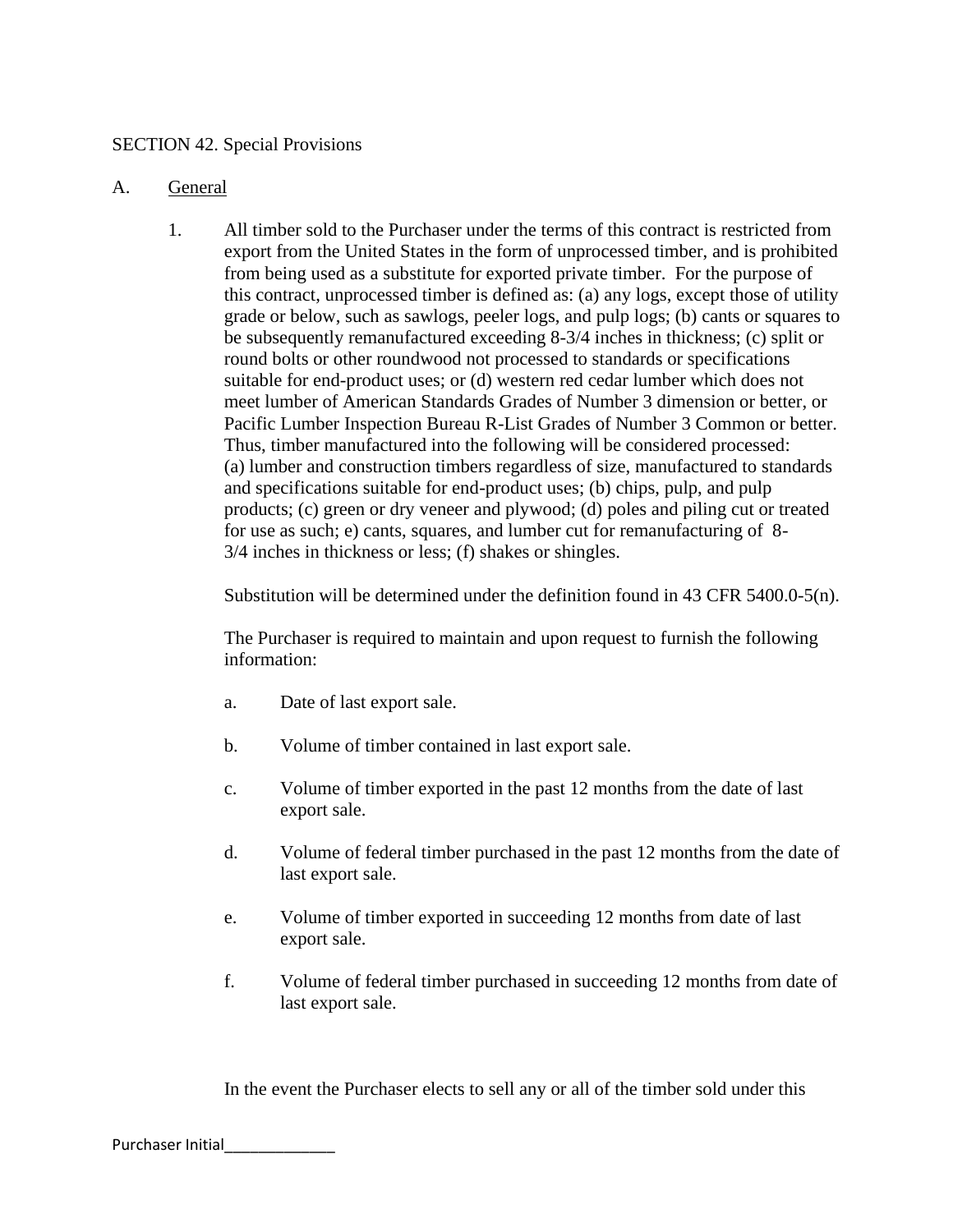contract in the form of unprocessed timber, the Purchaser shall require each party buying, exchanging, or receiving such timber to execute a "Certificate as to Nonsubstitution and the Domestic Processing of Timber". The original of such certification shall be filed with the Contracting Officer. Additionally, when the other party is an affiliate of the Purchaser, the Purchaser will be required to update information under Item (2) of form 5450-17 (Export Determination) and file the form with the Contracting Officer.

In the event an affiliate of the Purchaser has exported private timber within 12 months prior to purchasing or otherwise acquiring federal timber sold under this contract, the Purchaser shall, upon request, obtain from the affiliate information in the form specified by the Contracting Officer and furnish the information to the Contracting Officer.

Prior to the termination of this contract, the Purchaser shall submit to the Contracting Officer form 5460-15 (Log Scale and Disposition of Timber Removed Report) which shall be executed by the Purchaser. In addition, the Purchaser is required under the terms of this contract, to retain for a three-year period from the date of termination of the contract the records of all sales or transfer of logs involving timber from the sale for inspection and use of the Bureau of Land Management (BLM).

In the event of the Purchaser's noncompliance with this subsection of the contract, the Contracting Officer may take appropriate action as set forth in Section 10 of this contract. In addition, the Purchaser may be declared ineligible to receive future awards of government timber for a period of one year.

- 2. Prior to the commencement of operations the Purchaser shall obtain from the Contracting Officer approval of a written operations and logging plan commensurate with the terms and conditions of the contract which shall include measures needed to assure protection of the environment and watershed. A prework conference between the Purchaser's authorized representative and the Contracting Officer's representative must be held at a location designated by the Contracting Officer before the logging plan will be approved.
- 3. Before beginning operations on the contract area for the first time or after shutdown of three or more days, the Purchaser shall notify the Contracting Officer of the date he plans to begin operations. This notice shall be given at least three days prior to beginning any operation. He shall also notify the Contracting Officer if he intends to cease operations for any period of three or more days.

## B. Utilization Standards

1. This is a cut to prescription sale and purchaser is expected to meet the following prescription;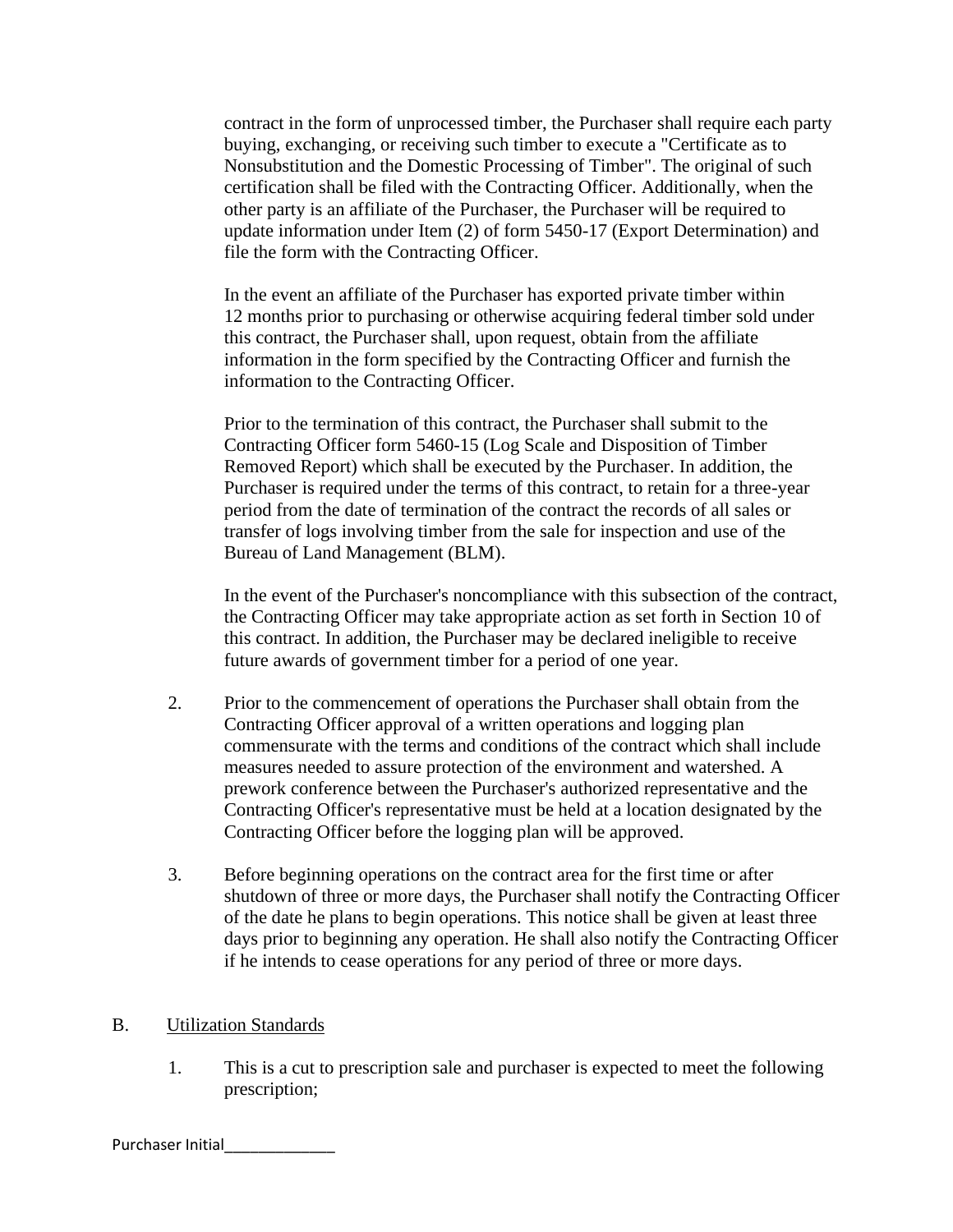2. Reduce average basal area of unit to an average of 30 basal area an acre. Trees selected for retention and to be counted as meeting 30 BA will be  $>5$ " dbh, should be healthy with no signs of insect infestation, no damage or chlorotic, of good form and full crowns greater than 35% crown ratio; green crown height/total tree height= crown ratio%. Retention trees preferred size are 8" to 20" dbh and purchaser is expected to variably select within these parameters for retention. Two trees per acre of poor form and lack merchantability can be counted towards average 30 BA for wildlife

trees. Contract Administrator or BLM staff will conduct audits of meeting prescription throughout timber sale contract, poor performance or not meeting prescription could result in contract cancellation and/or retention of performance bond.

### C. Felling/Processing

- 1. All trees designated for cutting shall be cut so that the resulting stump height shall not exceed 12" measured on the uphill side for sawlog material, 6" for trees less than 8 inches DBH.
- 2. Whole tree yarding is permitted as well as processing in place, however slash cleanup must be accomplished to spec's given for chosen processing method.

3. All non-merchantable stems damaged from timber harvest operations within the harvest units shall be felled concurrently with all other trees designated for cutting. These trees will be treated as slash as defined in Section 42 (E) Slash Disposal.

## D. Yarding

- 1. Whole tree yarding and/or processing in place is permitted.
- 2. The cutting and removal of timber shall be completed when ground conditions are favorable to reducing compaction and erosion, i.e. avoid during heavy rainfall, thaw and/or super saturated soils, preference for yarding and hauling when dry and/or frozen conditions exist, wet weather shutdown guidelines for hauling and/or yarding as determined by the Authorized Officer.
- 3. Yarding shall be done with tractors, rubber-tired skidders, or other logging system Approved by the Authorized Officer and in accordance with the following Specifications:
	- a. Skid trail locations will avoid soils or conditions that are highly prone to compaction, displacement, or erosion. Favor soils with higher rock content, avoid skidding on saturated soils, favor skidding on frozen or snowed over soils or dry conditions.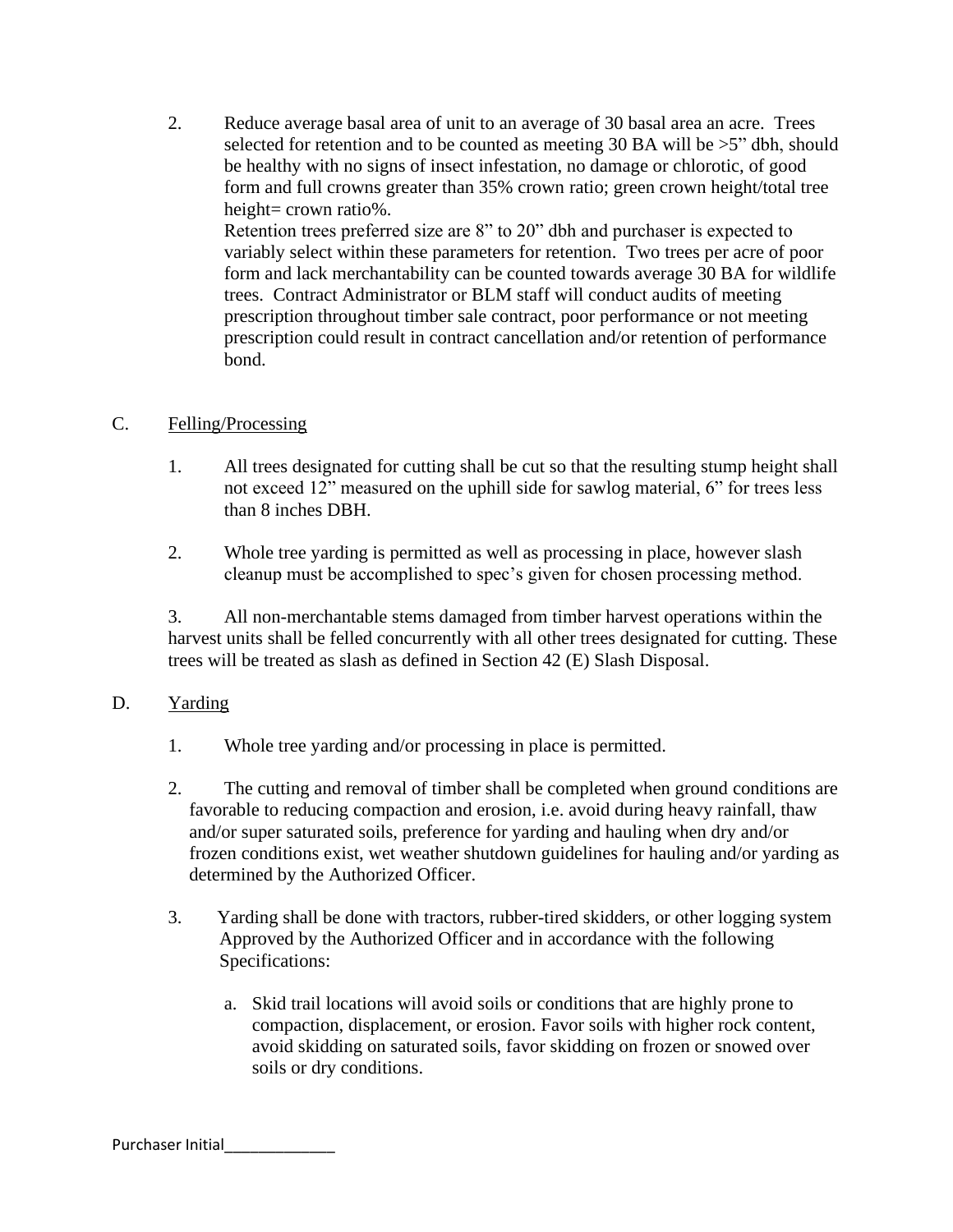- c. Minimum spacing of skid trails is 100 feet, unless a reduced spacing is approved by contract administrator.
- d. Priority shall be given to existing skid trails.
- 4. Purchaser shall adhere to all Wyoming state forestry BMP's and/or BLM contract administrator's corrections to meet state and federal BMP's.

# E. Slash Disposal

- 1. Slash shall be disposed of in accordance with the following provisions. The term slash shall be defined as residual woody debris not reserved under Section 41, which remain after yarding, including tree tops, limbs, unmerchantable portions of the bole, uprooted stumps, and trees damaged by logging.
	- a. If whole tree yarding; Pile all slash generated from processing and slash located within 50 feet on each side of the landing. Slash shall be piled by a grapple loader to a minimum of 10 feet in height and shall be tight and free of dirt and located as far as reasonable from leave trees surrounding landing.
	- b. If processing in place within unit; slash is to be machine piled within unit 50' outside of the dripline of residuals trees. Machine piles should be concentrated to same specifications as slash piles made on log decks in above mentioned for whole tree yarding. Openings within unit should be utilized for slash pile construction or trees harvested to make small woods landing that accomplishes keeping slash pile 50 feet from leave trees. Landing areas will not be counted against residual Basal area.
- 2. The government shall be responsible for the burning of slash.

## F. Road Use

1. The BLM has an MOA for access thru private lands for this timber sale and will specify road maintenance work- spot rocking in attached road work prospectus. This is for the western access road from county road Beaver stockade creek. The eastern access to the upper unit is all USFS open road system and purchaser is expected to acquire haul permit for estimated volume for the Unit 3-1 and provide documentation with first installment within 30 days window of award and prior to execution of contract and prior to Authorized officer signing document. Failure to secure haul permit is no fault of the government and not an excuse in failure to preform contract. The Purchaser is responsible for any delays in contract performance due to access into the contract area. The BLM assumes NO responsibility or authority for access across private lands, and is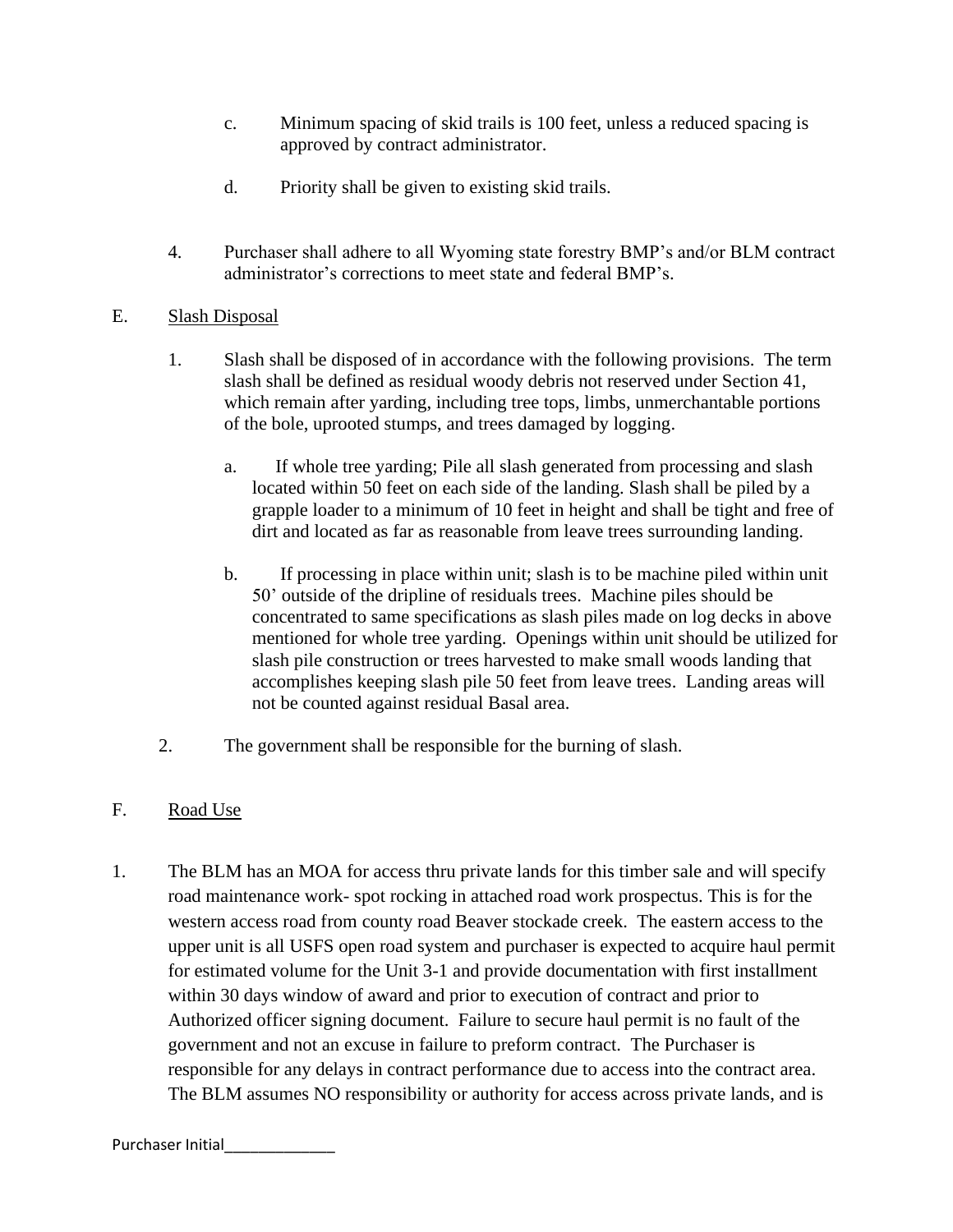not responsible to reimburse the Purchaser for any costs or extra work required by the private landowner for access privileges.

# H. Fire Protection

# **1. The following equipment will be provided and maintained by the Purchaser on the contract area year round:**

- a. Firefighting tools maintained in serviceable condition shall be kept at each active landing and at such other places as the Contracting Officer shall designate whenever people are working on the contract areas. All firefighting tools shall be kept in a closed box marked "FOR FIRE USE ONLY". There shall not be less than four tools in each box or less than one tool for each person working on the contract area. Three-fourths of all fire tools shall be shovels or other scraping tools.
- b. Each unit of mobile or stationary equipment, including trucks of 23,000 GVW or greater, engaged in commercial activities operating on the contract area or over roads leading to the contract area must be equipped with one operable fire extinguisher or a dry chemical type of not less than 2-1/2 pounds (1.125 kilogram) capacity with 4 BC or higher rating.
- c. Power saw operators shall maintain in their immediate possession a fully charged operable fire extinguisher and a serviceable round pointed #0 shovel or larger. The extinguisher shall be a liquid chemical type of at least 8 ounces (224 grams) capacity or a dry chemical type of at least 1 pound (0.454 kilogram capacity). Fueling of a saw shall be done in an area which has been cleared of all flammable organic material. Saws shall be moved at least 10 feet from the place of fueling before engine is started.
- d. Power saws must be equipped with a muffler and screen type spark arrestor in accordance with the standards set forth in the U.S. Forest Service Spark Arrestor Guide. Power saws used in commercial activities and purchased after December 31, 1980, must also be equipped with a muffler system conforming to the Society of Automotive Engineers Standard J-335b, as set forth in the U.S. Forest Service Spark Arrestor Guide.
- e. Exhaust driven turbochargers qualify as efficient spark arresters provided all exhaust gases pass through the turbine impeller. The turbine impeller must always be turning and there may be no exhaust bypass. A straight-mechanicaldriven supercharger does not qualify. (1) All internal combustion engines operated on forested lands must be equipped with an approved and effective spark arresting device. (2) Motorbikes, trail cycles, scooters, and other mobile vehicles of this type and all stationary internal combustion engine-driven equipment used on the contract area or over roads leading to the contract area,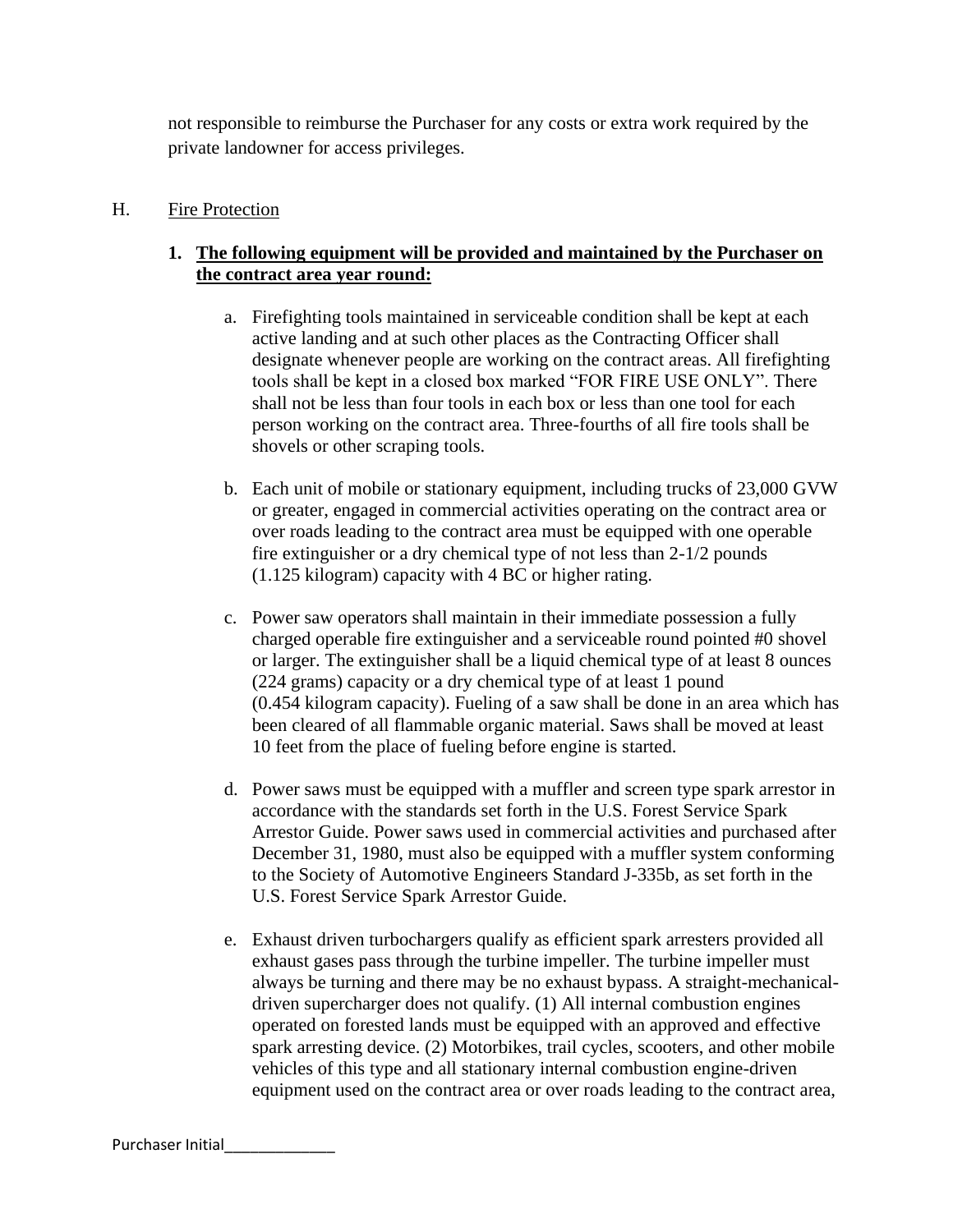must be equipped with spark arresting devices listed as approved in the U.S. Forest Service Spark Arrestor Guide. Spark arresting devices must be plainly marked with the manufacturer's name and model number and must be properly installed and maintained in accordance with the guide. Heavy trucks may have a vertical stack exhaust system and muffler, provided the exhaust stack extends above the cab of the vehicle.

# **2. Fire watch**

- a. From June  $1<sup>st</sup>$  to October  $15<sup>th</sup>$  a one-hour fire watch is required to be on duty for 1 hour after the last shutdown of power-driven equipment for the day, or during times when NFDR as displayed by Casper Interagency dispatch by zone in which work is conducted is moderate or above.
- b. Fire watch must be physically capable and experienced in operating any fire fighting tools, or equipment on-site.
- c. Furnished with adequate transportation and communications to report a fire.
- d. Must be able to visually inspect area work was done during the day.
- 3. The Purchaser shall attempt, to the best of its ability and training, to extinguish all fires started by Purchaser, its agents, or employees.
- 4. The Purchaser shall promptly report any fires to Casper Interagency Dispatch 1-800- 295-9952 or call 911
- 5. The Purchaser is responsible for complying with all State, Local, county, and/or Federal fire restrictions, or emergency closures given by authorized officer in the interest of public safety.
- 6. The Authorized officer and his/her contract administrators or designated BLM employee shall regularly inspect all precautionary fire equipment and required fire protection practices contained within this fire protection section. Failure of purchaser to follow guidelines and procedures contained within will result in an immediate stop work order until Fire protection guidelines and/or required equipment/actions are established onsite and in good working order. The government shall not be held responsible for any delays in contract performance period resulting from stop work orders from non-compliance with fire protection clauses.

Purchaser shall look up fire danger rating on Casper Interagency dispatch webpage daily. The following are guidelines purchaser must follow given danger rating. [https://gacc.nifc.gov/rmcc/dispatch\\_centers/r2cpc/](https://gacc.nifc.gov/rmcc/dispatch_centers/r2cpc/)

## **Low (L) - Green**

Year-round fire precaution equipment required.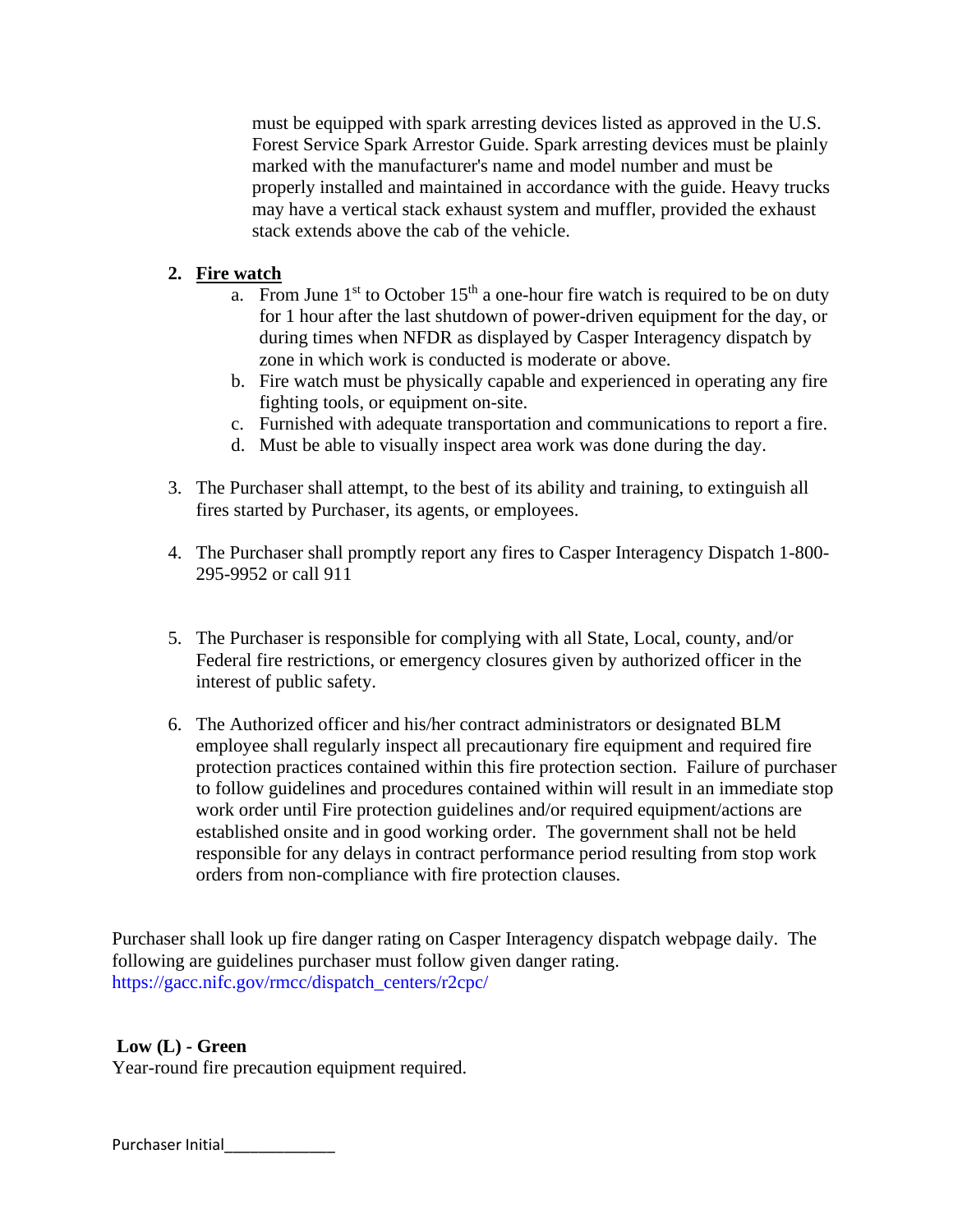#### **Moderate (M) - Blue**

Fire watch required as well as year-round fire precaution equipment mentioned above.

#### **High (H) - Yellow**

Fire watch required as well as year-round fire precaution equipment mentioned above.

#### **Very High (VH) - Orange**

Fire watch required as well as year-round fire precaution equipment mentioned above and-In addition, a pump truck/trailer must be on site and within 5 minutes roundtrip of active felling and/or skidding operations, or road building activities. Operator is expected to move pump/truck trailer within 5 min personnel roundtrip of active operations daily. Pump truck/trailer min. requirements.

- 1. 500 gallon min. Capacity
- 2. Minimum of 500 feet of 1" and/or 1 ½" inch cotton or synthetic jacket hose. (Required in definition of pump truck)
- 3. One variable stream nozzle with shut-off
- 4. Twenty feet of suction hose and a strainer suitable for pump to use to draft.
- 5. Fuel tank and hose line, if required for pump, with enough fuel to operate the pump for a period of four hours.
- 6. One grease gun, filled with grease, if the pump requires periodic lubrication.
- 7. Six extra hose washers for each hose/nozzle size.
- 8. One or more spanner wrenches of sizes suitable to fit the hose.
- 9. One reducer, matching the thread type of the hose type referenced in #1, if both hose sizes are used
- 10. If the pump is operated by an engine other than the truck engine, it must be equipped so that it can be started with a starter rope and the following additional accessories are required:
	- a. Two quarts of crankcase oil, if required for pump engine.
	- b. Two starter ropes if pump is pull start
	- c. Sufficient extra spark plugs to replace all spark plugs in the pump engine.
	- d. One spark plug wrench unless crescent is suitable
	- e. One slip joint pliers, 6 inch
	- f. One screwdriver, 4 inch
	- g. One crescent wrench, 10 inch.

In combination with above Tractor, skidder, feller-buncher, forwarder or shovel logging operations where tractors, skidders, or other equipment with a blade capable of constructing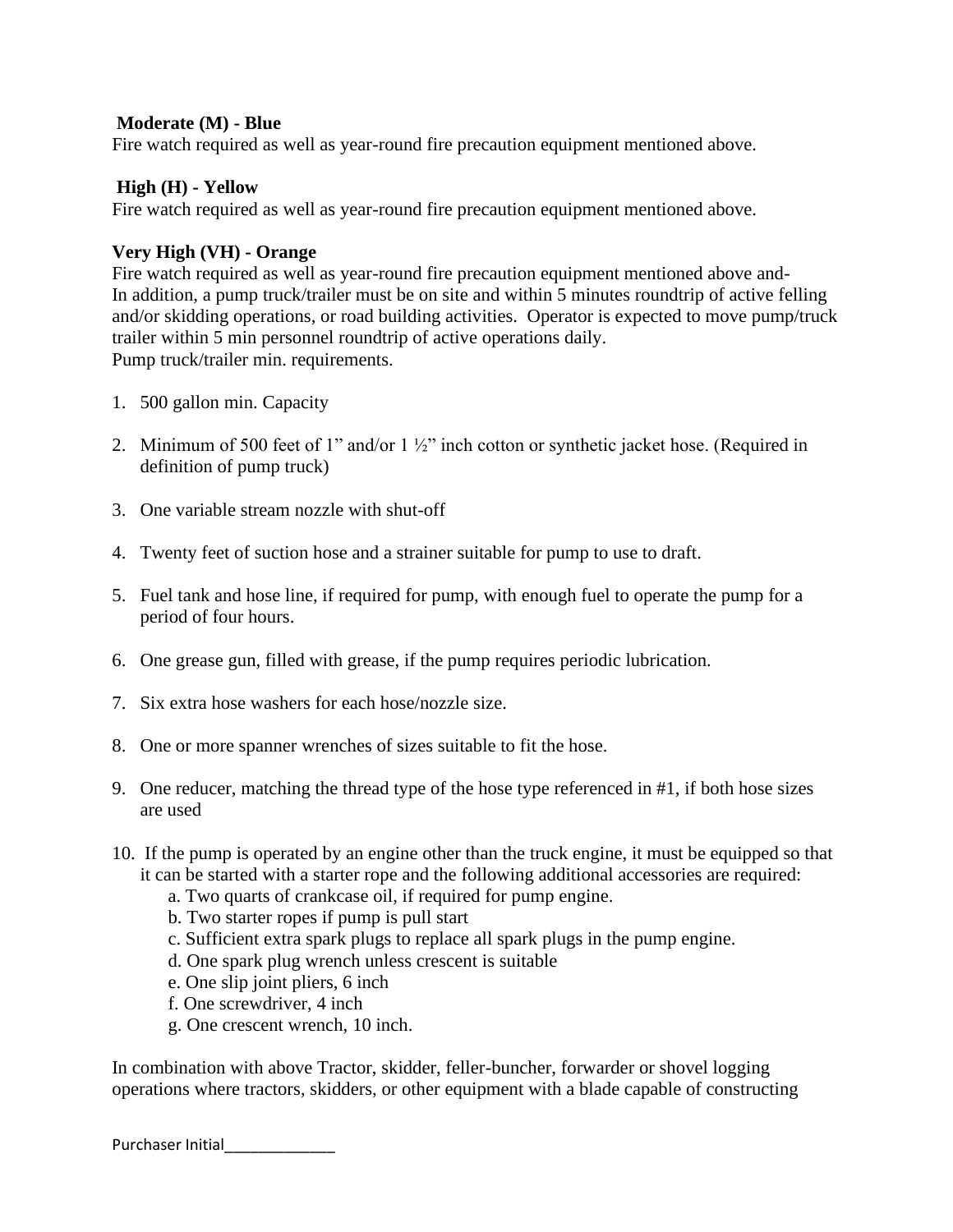Fireline are immediately available to quickly reach and effectively attack a fire start.

### **Extreme (E) - Red**

All operations will cease.

## **Red flag**

Purchaser must monitor National weather service fire weather forecasts. In the event a red flag is issued for the zone in which operations are conducted the following restrictions are added to the above requirements. During a red flag no power saws shall be operated such as Feller bunchers, Processors, chainsaws, masticators, mowers or grinders. Logs maybe skidded and loaded on trucks and shipped. As long as fire precaution equipment

required by above danger ratings is met.

### I. Miscellaneous

- 1. The amount of the first installment may be reduced by the Government when the Contracting Officer requests the Purchaser to interrupt or delay operations for a period expected to last more than thirty (30) days during the operating season. Such interruption or delay must be beyond the Purchasers control. Operating Season shall be defined, for this purpose, as the time of year in which operations of the type required are normally conducted and not specifically restricted under the contract. The first installment may be reduced to five (5) percent of the installment amount listed in Section 3(b), during the delay period. The Purchaser must request such a reduction in writing. When the Contracting Officer notifies the Purchaser that operations may proceed, the Purchaser shall have fifteen (15) days after such notification to return the first installment to the full value specified in Section 3(b). Failure to return the first installment to the full value within the allotted time will be considered a material breach of contract. No timber shall be cut or removed from the contract area until the first installment is restored to the full amount.
- 2. Notwithstanding the provisions of Section 3(b), adjustments in the due dates for periodic payments may be made by the Government if the Contracting Officer interrupts or delays contract operations for a period expected to last at least thirty (30) days, and the interruption or delay is beyond the Purchaser's control. Any adjustment made shall provide the Purchaser with an equal amount of operating time as would have been available without the delay. The Purchaser shall request such adjustment in writing before the due date for a periodic payment contained in Section 3(b).
- 3. The Purchaser, his employees, and any contractor or subcontractor and their employees, are hereby prohibited from hunting, scouting for game, or transporting game while performing the operations permitted under this contract.
- 4. If in connection with operations under this contract the Purchaser, his contractors,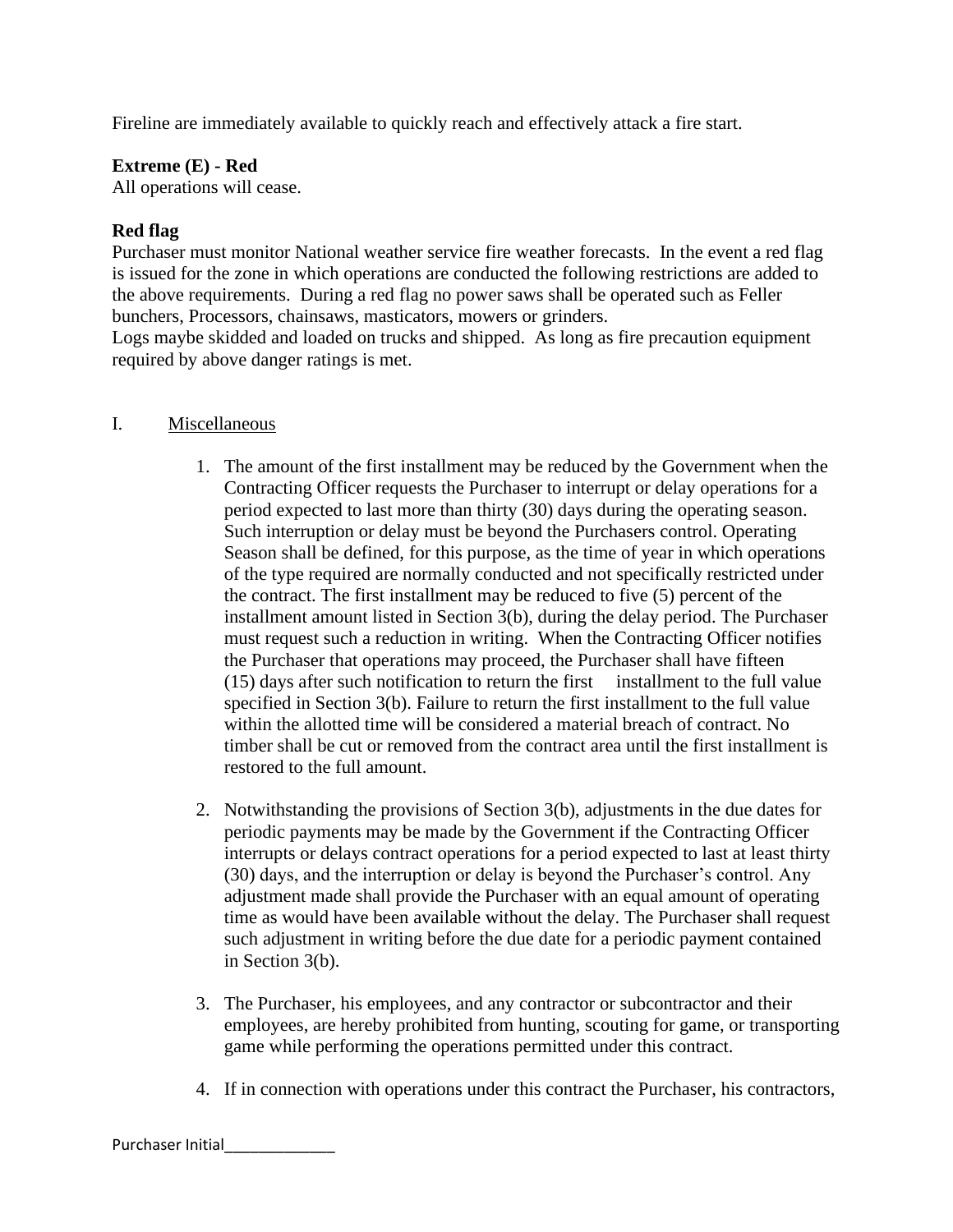subcontractors, or the employees of any of them, discovers, encounters, or becomes aware of any objects or sites of cultural value on the contract area such as historical or prehistorical ruins, graves or grave markers, fossils, or artifacts, the Purchaser shall immediately suspend all operations in the vicinity of the cultural value and shall notify the Contracting Officer of the findings. Operations may resume at the discovery site upon receipt of written instructions and authorization by the Contracting Officer.

- 5. The Purchaser shall immediately discontinue specified construction or timber harvesting operations upon written notice from the Contracting Officer that:
	- a. Threatened, or endangered plants or animals protected under the Endangered Species Act of 1973, as amended, may be affected by the operation, and a determination is made that consultation or reinitiating of consultation is required concerning the species prior to continuing operation, or;
	- b. When, in order to comply with the Endangered Species Act, the Contracting Officer determines it may be necessary to modify or terminate the contract, or;
	- c. Federal candidate, Bureau sensitive or State listed species protected under BLM Manual 6840 - Special Status Species Management - have been discovered, and a determination is made that continued operations would affect the species or its habitat, or;
	- d. Other active raptor or owl nests have been discovered, and a determination is made that continued operations would adversely affect the present use of the discovered nesting area by raptor or owl.

Those operations necessary for safe removal of personnel and equipment from the contract area and those directed by the Contracting Officer which are required in order to leave the contract area in an acceptable condition will be permitted. Discontinued operations may be resumed upon receipt of written instructions and authorization by the Contracting Officer.

- 6. The Purchaser shall promptly notify the Authorized Officer of the occurrence of damage to utilities and improvements.
- 7. All heavy equipment, with the exception of log trucks, shall be power washed to reduce the potential for transporting noxious/invasive weeds. Purchaser shall notify the Authorized Officer three (3) days prior to inspection, which will then inspect said equipment prior to entering sale area. If equipment is being used on adjacent private ground, it can be inspected by the BLM before going to the private sale and can be moved onto BLM ground without being removed and re power washed.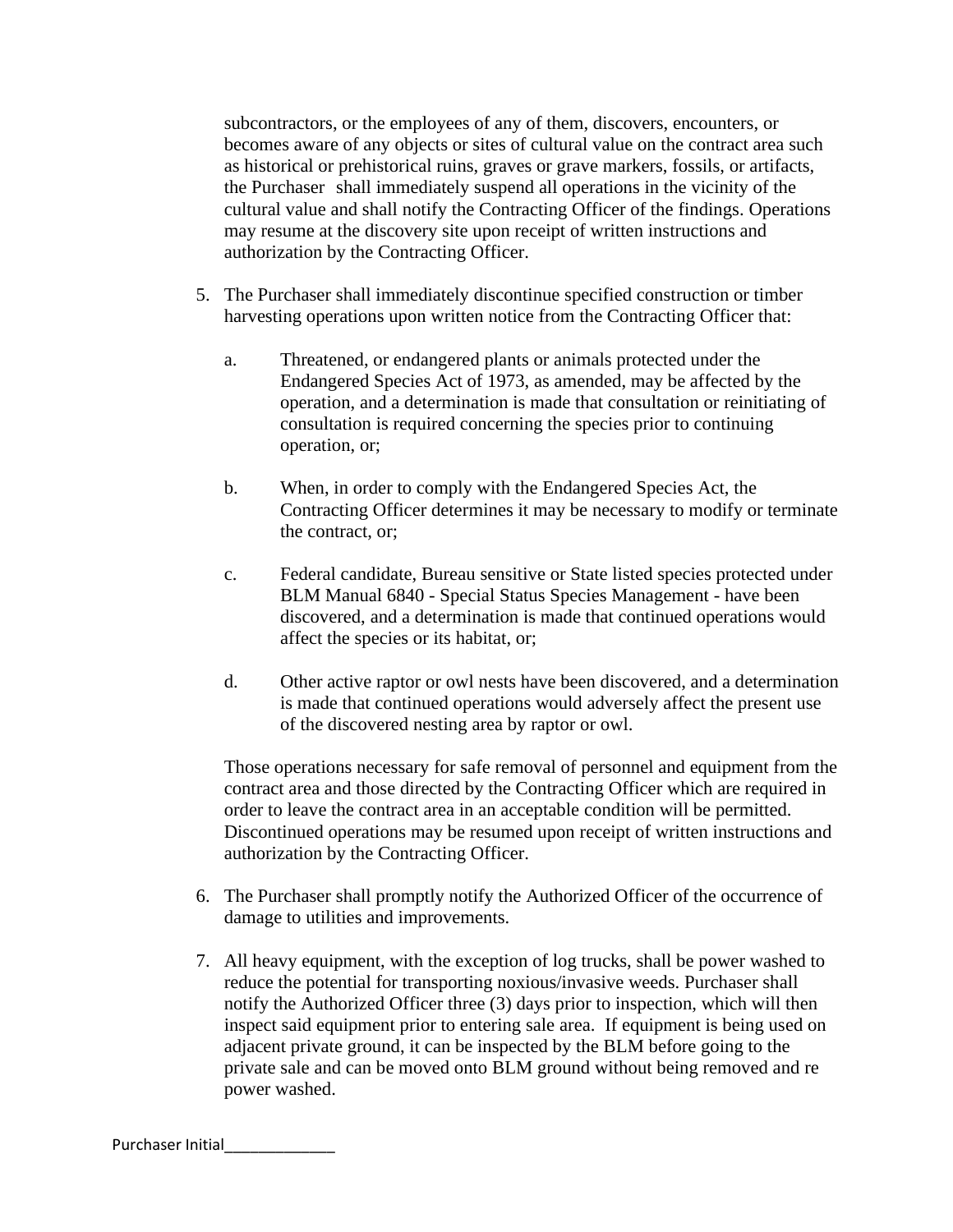- 8. All trash brought onto the contract area under the terms of this contract shall be removed from the contract area within 30 days of completion of contract requirements.
- 9. In addition to the requirements set forth in Section 25 of this contract, the Purchaser shall furnish and apply grass seed to all skid trails/landing areas where soil disturbance occurs. Grass seed shall be applied immediately upon completion and approval of road work. The Purchaser shall apply the seed uniformly on the designated areas at a rate of 20 pounds per acre. Seed which has become wet or moldy or otherwise damaged will not be accepted.

| <b>Species</b>                                 | Pounds per Acre   |
|------------------------------------------------|-------------------|
| Annual Ryegrass (Lolium multiflorum)           | 7.0               |
| Slender Wheatgrass (Elymus trachycalulus)      | 5.0               |
| Green Needlegrass (Nassella virdulla)          | 3.0               |
| American Vetch (Vicia Americana), or           | 1.0               |
| Purple Prairie clover (Dalea purperea)         |                   |
| Warm Season combination (any of the following) | 4.0               |
| Blue grama (Bouteloua gracilis)                |                   |
| Switchgrass (Panicum virgatum)                 |                   |
| Indiangrass (Sorghastrum nutans)               |                   |
| Sideoats grama (Bouteloua curtipendula)        |                   |
| Total                                          | $20.0$ lbs. /acre |

All seed used shall meet all requirements of the Federal Seed Act (7 U.S.C., Section 551-1610) and the seed laws and noxious weed laws of Wyoming. Evidence of the seed certification shall be furnished at the request of the Authorized Officer.

#### J. Safety

Purchaser's operations shall facilitate BLM's safe and practical inspection of Purchaser's operations and BLM's conduct of other official duties on Contract Area. Purchaser has all responsibility for compliance with safety requirements for Purchaser's employees, contractors and subcontractors.

In the event that the Authorized Officer identifies a conflict between the requirements of this contract or agreed upon methods of proceeding hereunder and State or Federal safety requirements, the contract may be modified. If the cost of such contract modification is of a substantial nature (\$2,000.00 or more), the Purchaser may request, in writing, an adjustment in the total contract purchase price specified in Section 2 of the timber sale contract, as amended, to compensate for the changed conditions.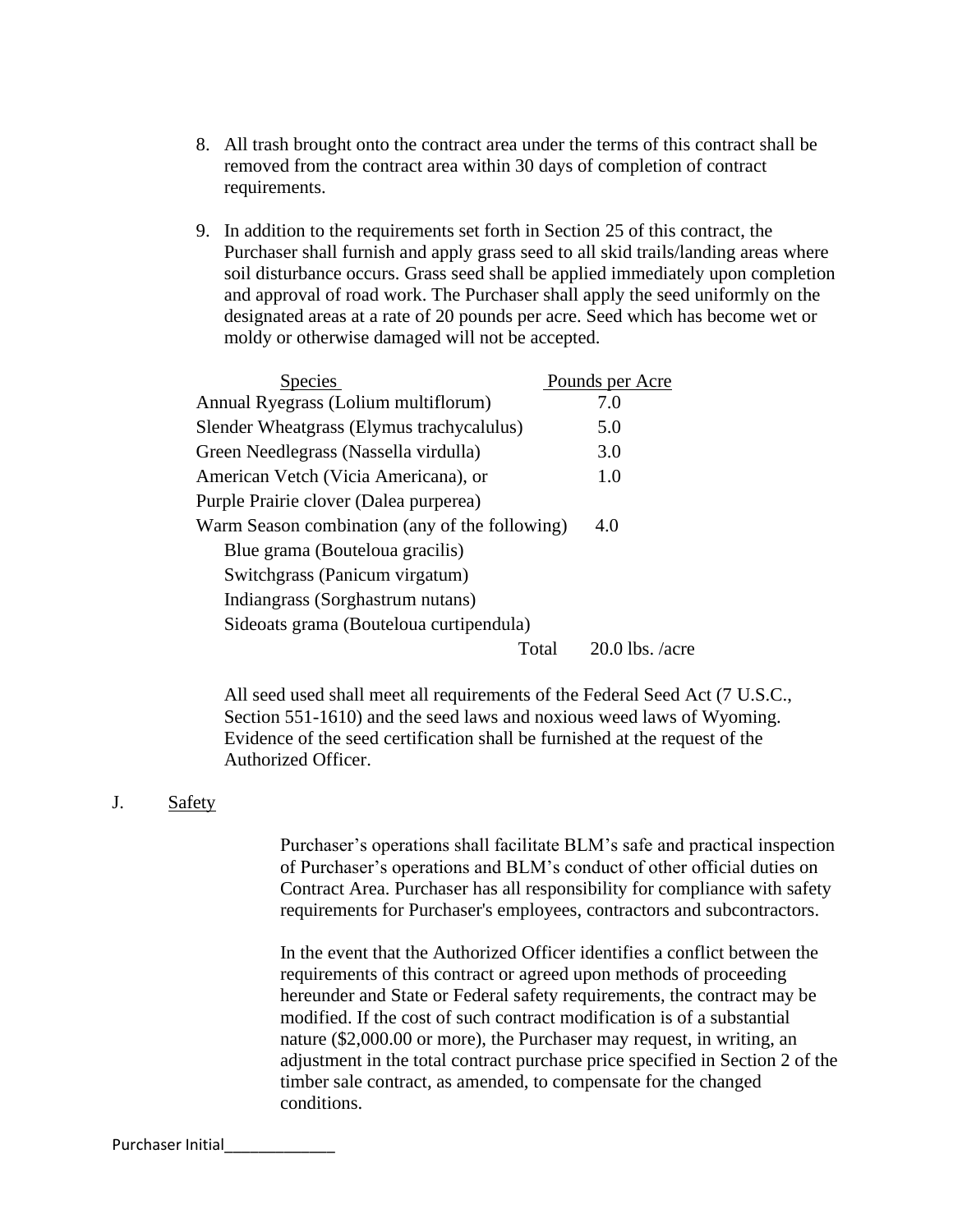Unless otherwise specified in writing, when operations are in progress adjacent to or on roads and/or trails in the harvest unit area, Purchaser shall furnish, install, and maintain all temporary traffic controls that provide the road or trail user with adequate warning of and protection from hazardous or potentially hazardous conditions associated with its operations. Purchaser shall prepare a Traffic Control Plan, which the Purchaser has determined is compliant with state and local OSHA and Transportation standards no later than the pre-work meeting and prior to commencing operations. Traffic control devices shall be appropriate to current operating and/or weather conditions and shall be covered or removed when not needed., Flagmen and devices shall be as specified in state OSHA and Transportation standards for logging roads or the "Manual on Uniform Traffic Control Devices for Streets and Highways" (MUTCD) published by the U.S. Department of Transportation - Federal Highway Administration. Included in the Traffic Control Plan, Purchaser shall note traffic control device locations on a Purchaser produced copy of the contract Exhibit "A" Map.

## K. Weight Scaling Requirements

1. The Purchaser, unless otherwise agreed to in writing, shall:

- a. Utilize scales that meet the standard for commercial vehicles defined in the National Bureau of Standards, Handbook 44, current edition.
- b. Loads will be weighed individually.
- c. Weigh all loads on scales currently certified by the State in which weighed. Scales must have a current inspection tag or seal posted which shows the date of the most current test by the State weights and measurements agency. No load shall be presented for weighing that weighs more than the certified capacity of the scales in use. Each load shall be weighed as a single unit with the gross and tare weights stamped and recorded by an automatic recording device on the scales. In addition to the gross weight and tare weight of the load, the contractor shall record the following on each weight slip:
	- i. Contract Name
	- ii. Load removal receipt number
	- iii. Date and time weighed
- d. Maintain load accountability from the Contract Area to point of weighing. In doing so, the load of products shall remain intact while in transit. Products accidently lost in transit shall be promptly identified by load removal receipt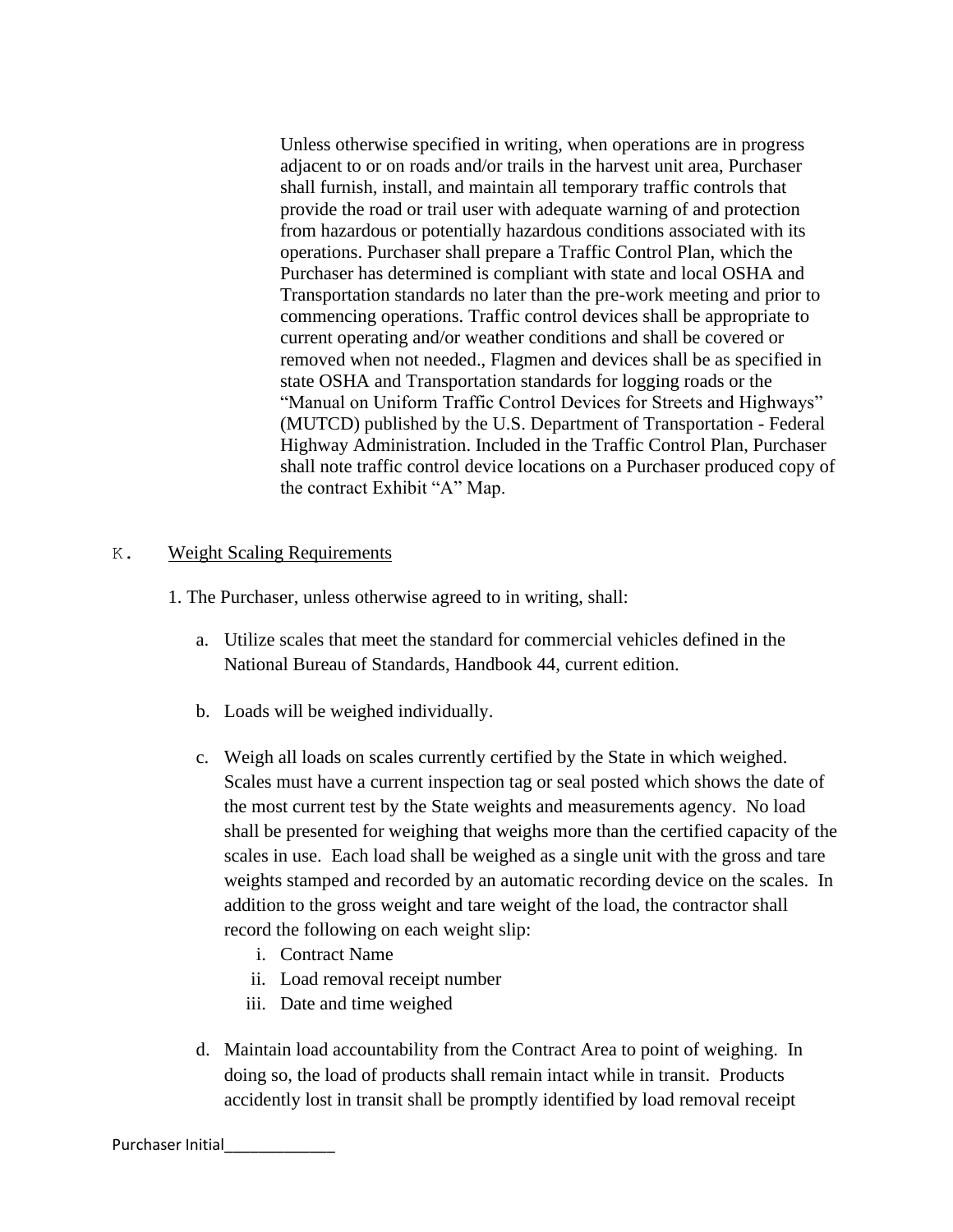number and contract designation. Purchaser shall, within 24 hours, load out such lost products and present them for weighing or make other arrangements acceptable to the BLM. Load tickets or product lost by the purchaser will be charged to the purchaser at three  $(3)$  times the stumpage rate X the average tonnage of the weighed loads.

- e. Staple or otherwise attach the Bunk Ticket from the Truck Load Ticket Book to the front end, driver's side bunk log and clearly and legibly paint BLM on the back end of every load transported from the contract area.
- f. Unless otherwise approved in writing by the Contracting Officer, the Purchaser shall provide the Contracting Officer's Representative bimonthly [on the 15th and 30th (or 31st) of each month] scaling reports indicating the merchantable volume removed from the area. This will include the Scale House Tickets from the Truck Load Ticket Book as well as the automatic recording device printouts from the scales.
- g. All loads shall be hauled and weighed within 30 days of harvest. Loads weighed more than 30 days after harvest will be scaled to determine actual volume and establish new weight conversions for those loads only.
- h. When payments are made under Section 3, The Authorized Officer shall determine amounts due on the basis of Government's records of volumes of timber skidded or yarded monthly to loading points or removed monthly from the contract area.
- i. If the Purchaser elects to remove any logs which do not meet the minimum specifications in Exhibit B and which have not been reserved to Government in Section 40 of this contract, such logs shall be included in the weight sale and be paid for in accordance with Sections 2 and 3 of this contract.
- L. Operation Timing Restriction

# **Logging operations are restricted to fall/winter/spring and will occur between the dates of August 1 st and May 31 st due to USFWS Northern Long Eared Bat restrictions.**

K. The Purchaser shall immediately discontinue specified construction or timber harvesting operations upon written notice from the Authorized Officer that: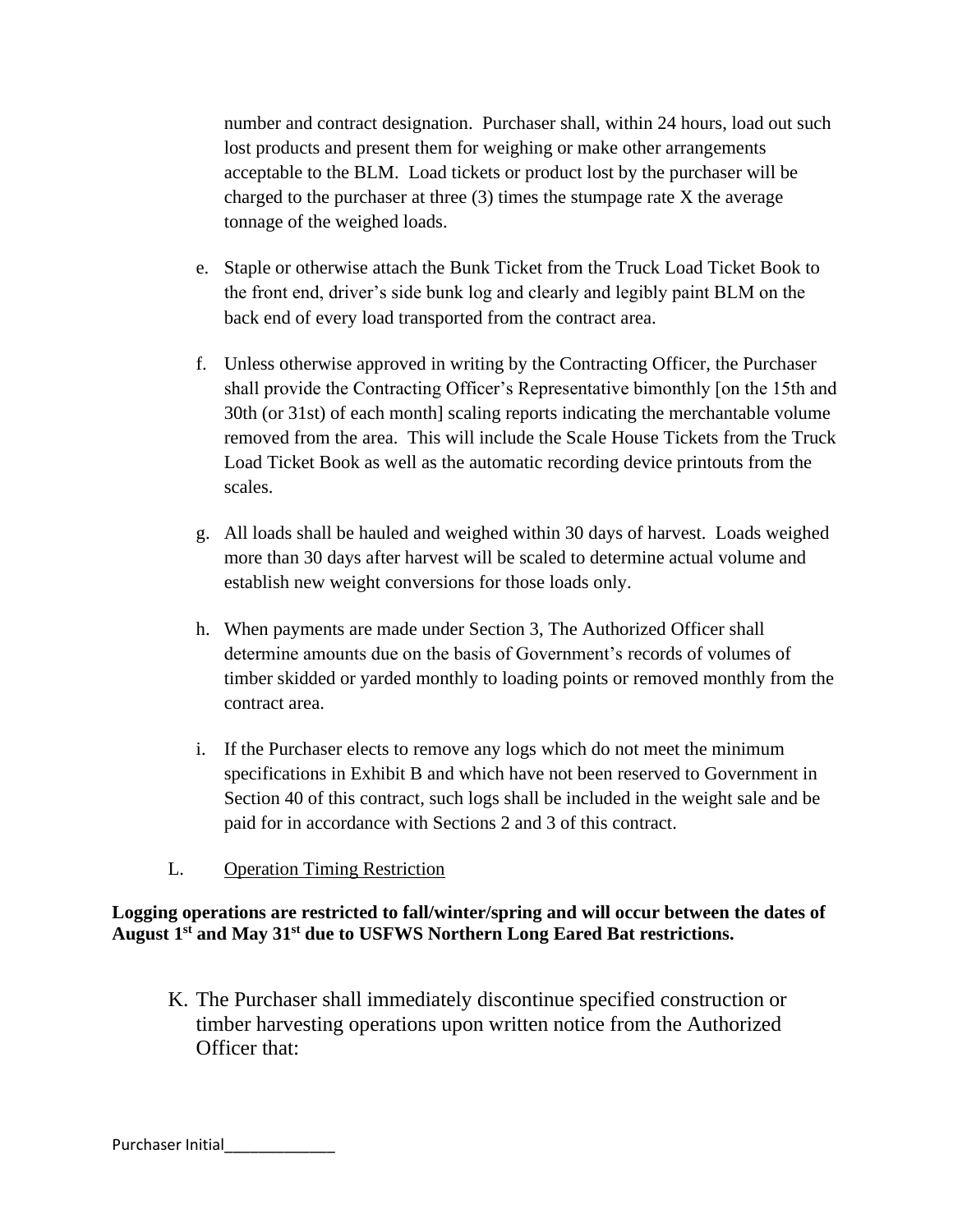(1) threatened or endangered plants or animals protected under the Endangered Species Act of 1973, as amended, may be affected by the operation, and a determination is made that consultation or reinitiating of consultation is required concerning the species prior to continuing operation, or;

(2) when, in order to comply with the Endangered Species Act, or to prevent incidental take of a threatened or endangered species the Authorized Officer determines it may be necessary to modify or terminate the contract, or;

(3) federal proposed, federal candidate, Bureau sensitive or State listed species protected under BLM Manual 6840 - Special Status Species Management - have been identified, and a determination is made that continued operations would affect the species or its habitat, or;

(4) when, in order to comply with a court order, which enjoins operations on the sale or otherwise requires the Bureau of Land Management to suspend operations, or;

(5) when, in order to comply with a court order, the Authorized Officer determines it may be necessary to modify or terminate the contract, or;

(6) species have been discovered which were identified for protection in accordance with management direction established in the ROD and RMP, and the Authorized Officer determines that continued operations would affect the species or its habitat, or;

(7) When, in order to protect species which were identified for protection in accordance with management direction established in the ROD and RMP, the Authorized Officer determines it may be necessary to modify or terminate the contract.

Those operations necessary for a safe removal of personnel and equipment from the contract area and those directed by the Authorized Officer, which are required in order to leave the contract area in an acceptable condition will be permitted. Discontinued operations may be resumed upon receipt of written instructions and authorization by the Authorized Officer.

During any period of suspension, the Purchaser may withdraw performance and payment bond coverage aside from that deemed necessary by the Authorized Officer to secure cut and/or removed timber for which the Bureau of Land Management has not received payment, and/or unfulfilled contract requirements associated with harvest operations that have already occurred and associated post-harvest requirements.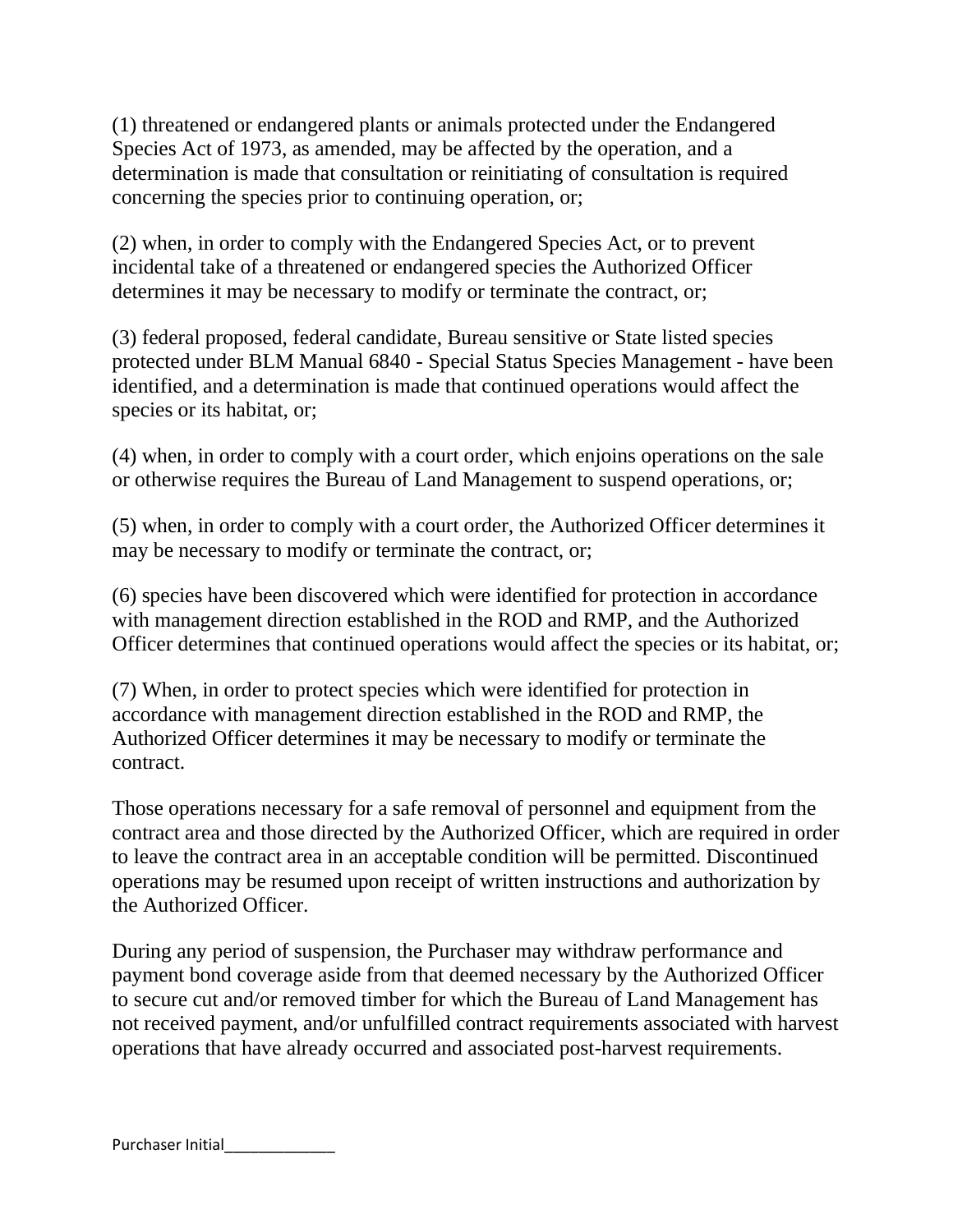In the event of a suspension period or a combination of suspension periods that exceed a total of 30 days, the First Installment held on deposit may be temporarily reduced upon the written request of the Purchaser. For the period of suspension extending beyond 30 days, the First Installment on deposit may be reduced to five (5) percent of the First Installment amount listed in Section 3.b. of the contract. Any First Installment amount temporarily reduced may be refunded or transferred to another BLM contract at the request of the Purchaser. However, if the Purchaser has outstanding debt owing the United States, the Authorized Officer must first apply the amount of First Installment that could be refunded to the debt owed in accordance with the Debt Collection Improvement Act, as amended (31 USC 3710, et seq.). Upon Purchaser's receipt of a bill for collection and written notice from the Authorized Officer lifting the suspension, the Purchaser shall restore the First Installment to the full amount shown in Section 3.b. of the contract within 15 days after the bill for collection is issued, subject to Section 3.j. of the contract. The Purchaser shall not resume contract operations until the First Installment amount is fully restored.

In the event of a suspension period or a combination of suspension periods that exceed a total of 30 days, the unamortized Out-of-Pocket Expenses for road or other construction required pursuant to Exhibit C of the contract shall be refunded or transferred to another BLM contract at the request of the Purchaser. Upon written notice from the Authorized Officer lifting the suspension, the Purchaser shall reimburse the Government the amounts refunded or transferred. The Purchaser may choose to pay this reimbursement at once or in installments payable at the same time as payments are due for the timber under the contract and in amounts approximately equal to the expenses associated with the timber for which payment is due.

In the event that operating time is lost as a result of the incorporation of additional contract requirements, or delays due to Endangered Species Act consultation with the U.S. Fish and Wildlife Service or U.S. National

Marine Fisheries Service, or court-ordered injunctions, the Purchaser agrees that an extension of time, without reappraisal, will constitute a full and complete remedy for any claim that delays due to the suspension hindered performance of the contract or resulted in damages of any kind to the Purchaser.

The Authorized Officer may determine that it is necessary to modify the contract or terminate the cutting and removal rights under the contract in order to comply with the Endangered Species Act, prevent incidental take of a protect species that have been discovered, or comply with a court order. Following the issuance of a written notice that cutting and removal rights will be terminated, the Purchaser will be permitted to remove timber cut under the contract, if allowed by the Endangered Species Act, if